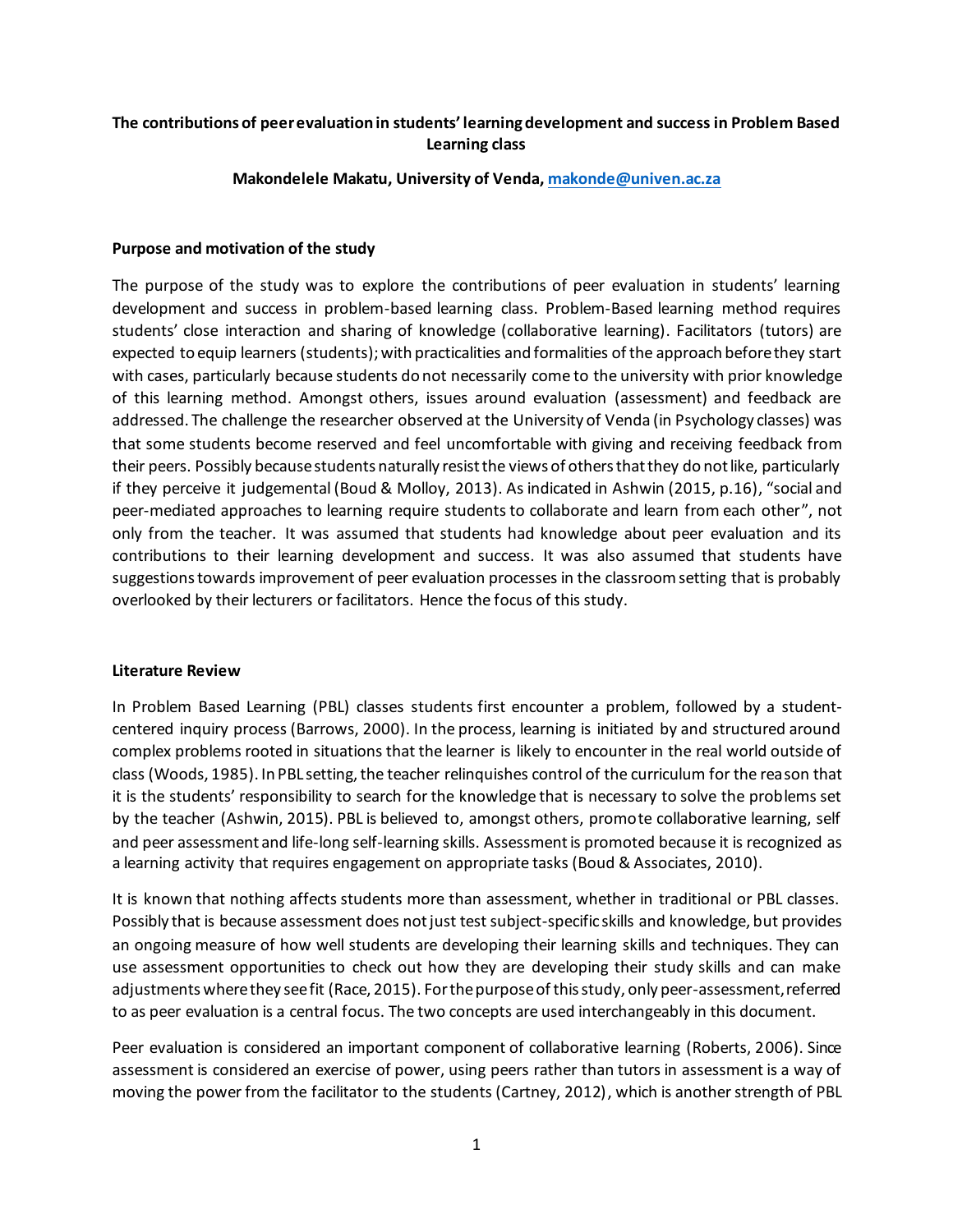method. Involving students in peer assessment/evaluation can put them into the assessment culture they must live with (Race, Brown & Smith, 2005). As a learning tool, once fully embedded into classroom practices, it can be effective in motivating students to move forward in their own learning (Bartlett, 2015).

Some people find the use of peer assessment "very radical" (Race, et al, 2005, p. 135). Once they have such an understanding it might be difficult for them to accept it or feel comfortable to participate. In order to avoid a feeling of discomfort, it is important to make all involved understand that peer evaluation is part of the learning process (Race, et al., 2005). Race (2015) indicated that involving students in their assessment can provide them with very positive learning experiences, and help them adjust in to the assessment culture around them.

Peer assessment allows students to develop a sense of ownership and learn from each other's strengths and successes. When this learning-from-each-other is legitimized and encouraged, students can benefit a more from the work of the most able in the class and the mistakes made by others (Race, 2015). Once they discover that they are also learning from others and others' mistakes, they turn to participate with positive attitude, willingness and improve their performance for their own success.

With the use of peer evaluation students get a powerful platform to receive feedback on their learning and participation in day-to-day activities in the classroom (Papinczak, Young & Groves, 2007). Instead of only receiving feedback, students also learn to give feedback constructively and confidently. The two elements, doing/giving and receiving feedback are considered ingredients of successful learning (Race, 2015). They are also evidence that students have the ability to make proper judgement (Brown, Rust, Gibbs, 1994). In the process deep learning occurs (Race, 2015).

Peer evaluation also helps to develop the acquisition of self-directed learning skills(a key principle of PBL), as students participate in the assessment experience (Ballantyne, Hughes & Mylonas, 2002). Students contribute to the evaluation of each other's work, in order to match evaluation procedures with the curricular philosophy (Papinczak, et al., 2007). This is what Gareis and Grant (2015) argue that "alignment is important to creating good assessment" (p. 49).

Although literature provides evidence of the advantages of peer evaluation, there are also concerns. There are a number of biases associated with peer feedback including friendship, reference, effects of negative feedback on future performance, and lack of differentiation (Saito & Fujita, 2004). Some students may be excessively or insufficiently challenged or demotivated (Bartlett, 2015). When such happen, peer evaluation miss the positive purpose it is meant for.

On the basis of the advantages and concerns literature raises and the discomfort that students feel during peer evaluation, the researcher developed interest in exploring the contributions peer evaluation adds to students learning development and success in PBL class.

# **Implementation**

The study adopted a qualitative approach and exploratory design. **N**on-probability purposive and quota sampling methods were adopted to select 23 Level 1-4 Bachelor of Psychology students for participation in four focus groups discussion. The following semi structured questions were used to guide the discussion: (1) What do students know about peer evaluation? (2) What are the students' views pertaining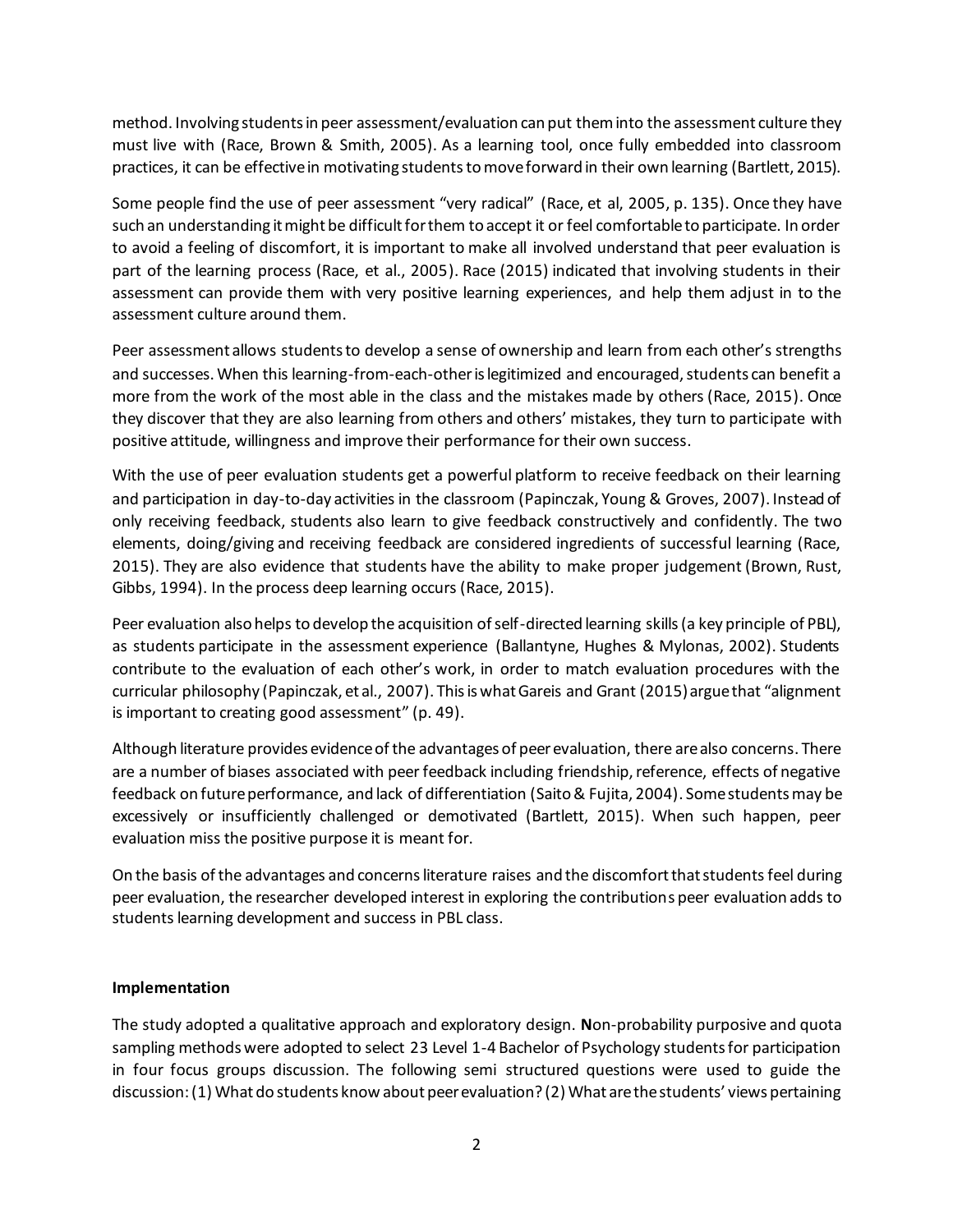to peer evaluation (strengths and weaknesses)? (3) What are the contributions of peer evaluation in students' learning development and success? (4) What are the strategies that can improve the nature of peer evaluation? Due to the fact that the process of qualitative research is hardly objective (Lal, 2001), trustworthiness was used to measure the quality of the data, which is the extent to which the data and the data analysis are believed to be valid, and trustworthy (Babbie & Mouton, 2006). Thematic analysis was considered for its ability to detect and analyse themes across data-sets(Wilson and MacLean, 2011). Permission to conduct the study at the University of Venda, was obtained from the university Registrar and DVC Academic prior to involvement of students. Ethical clearance was also attained from the University Ethics committee. Before each student participated in the group discussion, she/hehad to sign an informed consent form as evidence that participation was voluntary with free will. The consent document containing the purpose and processes of the study was made available to all participants to make an informed decision to participate.

### **Results**

The results followed the three main themes that emerged from the data that was informed by the four questions that guided the semi-structured focus group discussions. Such themes were: (1) Knowledge about peer-evaluation; (2) Views pertaining to contributions of peer evaluation; (3) Strategies to improve peer evaluation.

### **Theme 1: knowledge about peer evaluation**

It was evident in the data collected and analysed that students in PBL class have knowledge about peer evaluation. They know peer evaluation as a way of evaluating one another's participation in the tasks given and roles occupied in the classroom. As a way of supporting one another in their learning process students indicated that during peer evaluation they give and receive feedback to and from their peers. It was also indicated that peer evaluation is a way in which what students know is compared to what the other peer knows. It is through this comparison and feedback that they improve their personal learning. Their knowledge of peer assessment as a support system concurs with Black and Wiliam (2006) who indicated that assessment in education must serve the purpose of supporting learning. The implication is that as students evaluate one another, the purpose should be to support peers to develop and succeed in their learning.

#### **Theme 2: Views pertaining to contributions of peer-evaluation**

The study results show that peer evaluation have both strengths and weaknesses. Studentsindicated that peer evaluation helps them improve in the way they give feedback. As they give feedback to others they also develop self-confidence, team work and collaborative learning skills, positive attitude towards learning and interpersonal skills. Some students indicated that because they know that peer evaluation is not meant to destroy or demotivate them, they positively develop emotionally and become stronger in the process, in a way that they take feedback constructively. In the process they identify the areas of strength and weaknesses for improvement of their performances. They also develop in-depth selfdirected learning, which is possible when students take an active role in the management of their own learning through peer feedback (Liu & Carles, 2006). The students' views pertaining to the strengths of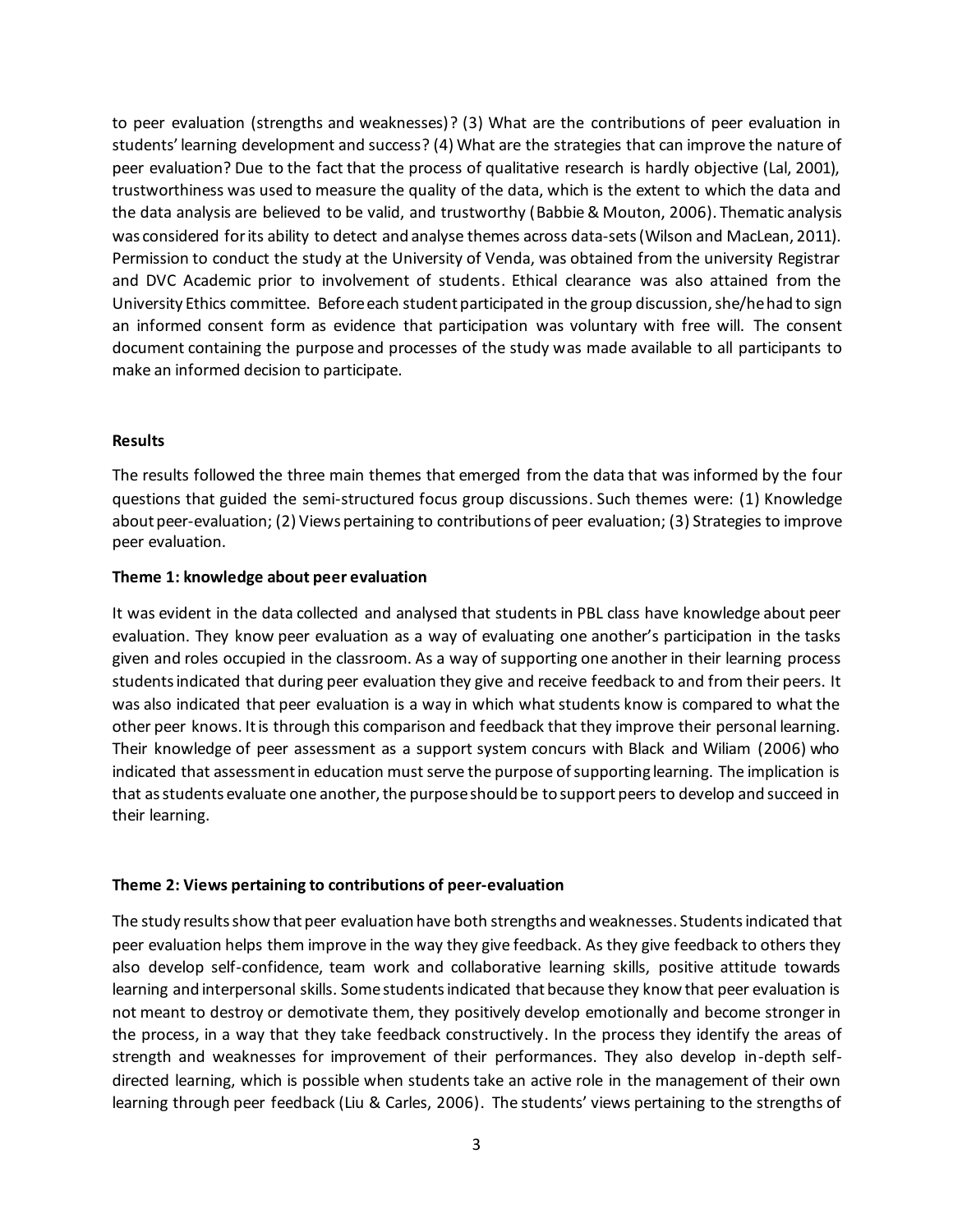peer evaluation supports many authors who identified the advantages of peer assessment in their studies. Cartney (2012) considered peer-assessment to have a potential to improve students' learning. The implication is that as they give or receive feedback, using that feedback positively improves learning process.

Although there was an agreement on the strengths of peer evaluation, weaknesses could not be left unaddressed. The results have shown that peer evaluation is sometimes done for compliance in a way that it does not leave any improvement in some students' learning. Instead of learning from others' mistakes as indicated by Race (2015), some students still repeat the same mistakes when they occupy their roles or have turn to give feedback. Another weakness raised was that if not received positively peer evaluation can cause damage to the recipient. This is in line with Bartlett (2015) who indicated that feedback that is received from peers can make some students excessively challenged or demotivated. If this happen, learning process get affected and peer evaluation fails to achieve its primary role. In addition to that, students' biasness is also possible (Saito & Fujita, 2004), to an extent that some students feel uncomfortable to collaborate.

## **Theme 3: Strategies to improve peer evaluation**

Evidence shows that even though there are identifiable weaknesses of peer evaluation that hinder students' learning development and success, students know ways that can improve the way peer evaluation is tackled in their PBL classes. They suggested that annual training workshops on peer evaluation should be considered for students to understand the purpose of peer evaluation and improve their attitude towards it. That is possibly because if not done for its purpose (developmental) it can be detrimental (Saito & Fujita, 2004). Students also suggested that consistency be ensured so that they do not have to do peer evaluation occasionally with some facilitators and not with others. Facilitators were expected to fully participate in students' peer evaluation, as their role is to encourage students to be active learners and to utilize peer feedback as a way of enhancing learning (Cartney, 2012). Participation and involvement of facilitators in students' peer evaluation was also suggested by Race, et al (2005), when they indicated that it is a good idea to review how well students are assessing their peers (p. 136).

#### **Conclusion**

The study concludes that although students have knowledge about peer evaluation as contributing positively towards their learning development and success, the room to improve its weaknesses remains. For students to fully develop and succeed in their learning there is a need for individuals' attitude towards peer evaluation to improve and have facilitators who consistently give students opportunities to learn from one another through peer evaluation.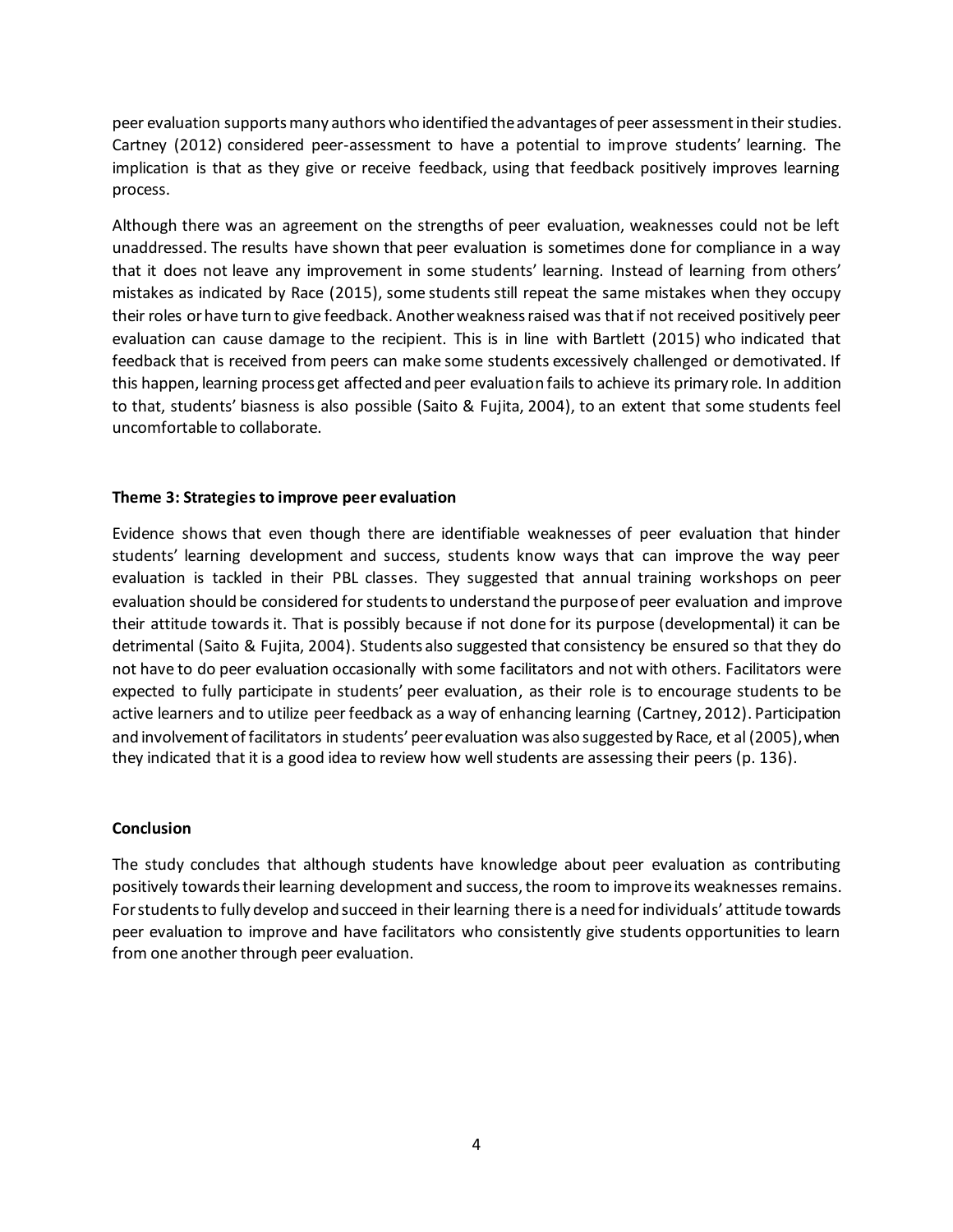## **References**

Ashwin, P. (2015). *Reflective Teaching in Higher Education*. London: Bloomsbury.

Babbie, E. & Mouton, J. (2010). *The Practice of Social Research* (10th ed.). Cape Town: Oxford University Press Southern Africa.

Ballantyne, R., Hughes, K. & Mylonas, A. (2002). Developing procedures for implementing peer assessment in large classes using an action research process. *Assessment and Evaluation in Higher Education*, 27(5), 427–441.

Barrows, H. (2000). *Problem-based learning applied to medical education*. Revised edition. Southern Illinois University School of Medicine, Springfield: Illinois.

Bartlett, J. (2015). *Outstanding assessment for learning in the classroom*. New York: Routledge.

Bijami, M., Kashef, S.H. & Nejad, M.S. (2013). Peer Feedback in Learning English Writing: Advantages and Disadvantages.*Journal of Studies in Education*, 3(4), 91-94.

Black, P. & Wiliam, D. (2012). Assessment for learning in the classroom. In J. Gardner (ed), *Assessment and Learning* (Pp. 11-32). London: SAGE.

Boud, D. & Associates, (2010). *Assessment 2020: Seven propositions for assessment reform in Higher Education*. Sydney: Australian Learning and Teaching Council.

Boud, D. & Molloy, E. (2013). *Feedback in higher and professional education: Understanding it and doing it well*. London: Routledge.

Braun, V. & Clarke, V. (2006). Using thematic analysis in psychology. *Qualitative Research in Psychology*, *3*(2), 77-101.

Brink, H., Van der Walt, C. & Van Rensburg, G. (2012). Fundamentals of Research Methodology for health professionals (3<sup>rd</sup> ed.). Cape Town: Juta & Company Ltd.

Brown, S, Rust, C. & Gibbs, G. (1994). Involving students in the assessment process. In *Strategies for Diversifying Assessments in Higher Education*. Oxford: Oxonion Rewley Press.

Catney, P. (2012). Exploring the use of peer assessment as a vehicle for closing the gap between feedback giving and feedback use. In S. Hatzipanagos and R. Rochon (eds), *Approaches to Assessment that Enhance Learning in Higher Education* (pp. 61-72). New York: Routledge.

Gareis, C.R. & Grant, L.W. (2015). *Teacher-made assessment: How to connect curriculum, Instruction,*  and student learning (2<sup>nd</sup> ed.). New York: Routledge.

Lal, S.R. (2001). *Qualitative Data: Making Sense of what you have*. August 22, at http://www.fgse.nova.edu/secure/mats/ fssqualdata.pdf. August 2001.

Liu, N.F. & Carles, D. (2006). Peer feedback: the learning element of peer assessment. *Teaching in Higher Education,* 11(3), 279-290.

Maritz, J., Poggenpoel, M. & Myburgh, C. (2008). A parent's experience of the couple relationship after child bereavement in South Africa. *Journal of Psychology in Africa,* 18(4), 603-612.